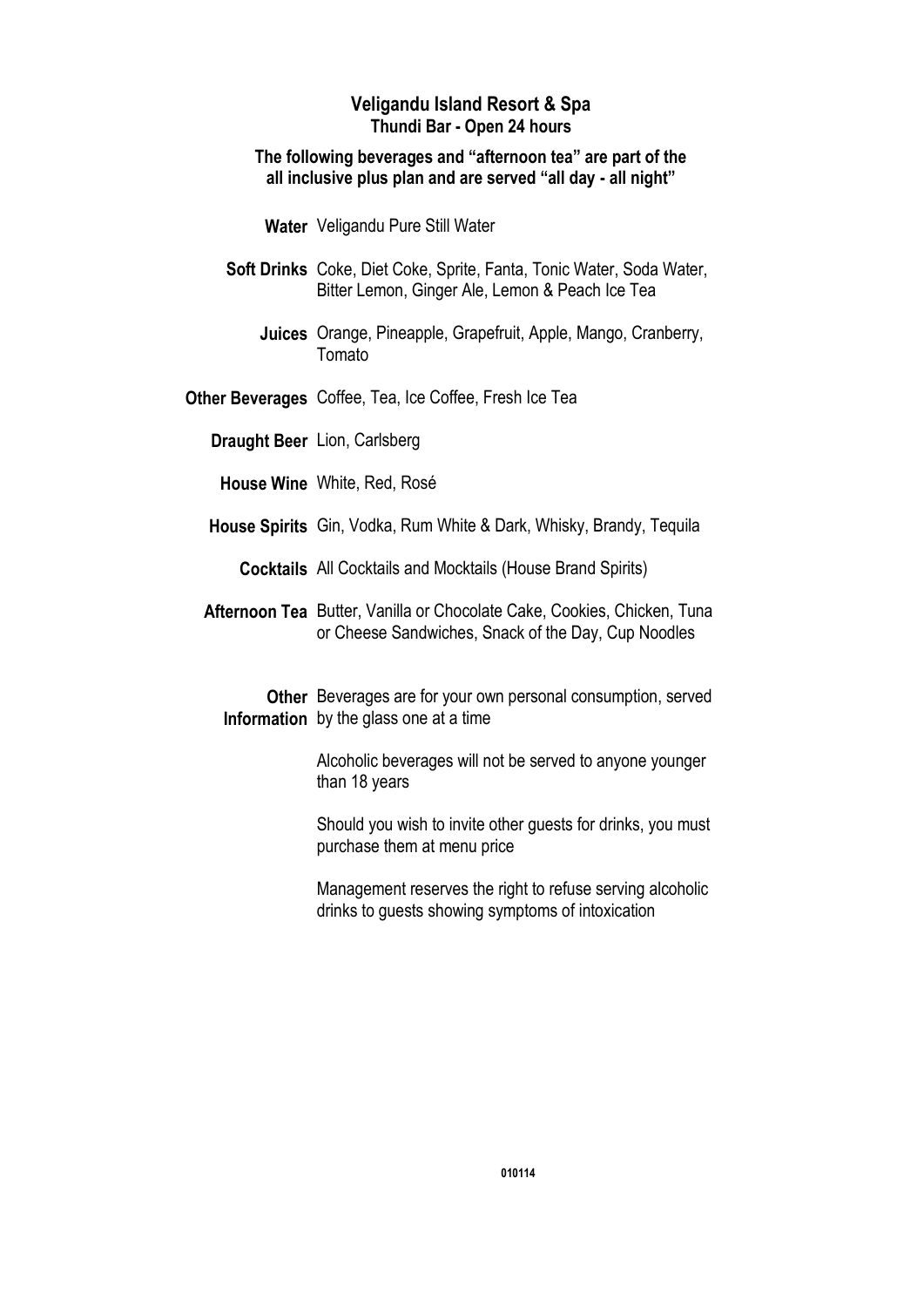### **Cocktail**

| white rum, cola, fresh lime juice                                                                                 |  |
|-------------------------------------------------------------------------------------------------------------------|--|
| syrup                                                                                                             |  |
| grenadine syrup, chopped pineapple                                                                                |  |
| gin, blue curaçao, sprite, fresh lime juice                                                                       |  |
| \$10.50<br>Mai Tai 30cl<br>white & dark rum, triple sec, orange & pineapple<br>juice, grenadine syrup             |  |
|                                                                                                                   |  |
|                                                                                                                   |  |
| cachaca, fresh lime, brown sugar                                                                                  |  |
| \$10.50<br>Mojito 20cl<br>white rum, soda water, fresh lime, mint leaf,<br>brown sugar                            |  |
| Sweet Something 30cl<br>\$10.50<br>white rum, crème de banane, coconut cream,<br>pineapple juice, lime juice      |  |
| \$10.50                                                                                                           |  |
| Strawberry or Pineapple Daiquiri 20cl \$10.50<br>white rum, lime juice, fresh banana or pineapple,<br>sugar syrup |  |
| \$10.50<br>Sweet Dream 30cl<br>bailey's, white rum, pineapple juice, grenadine<br>syrup                           |  |
| \$10.50<br>Veli Secret 30cl<br>bailey's, arrack, coconut cream, pineapple juice                                   |  |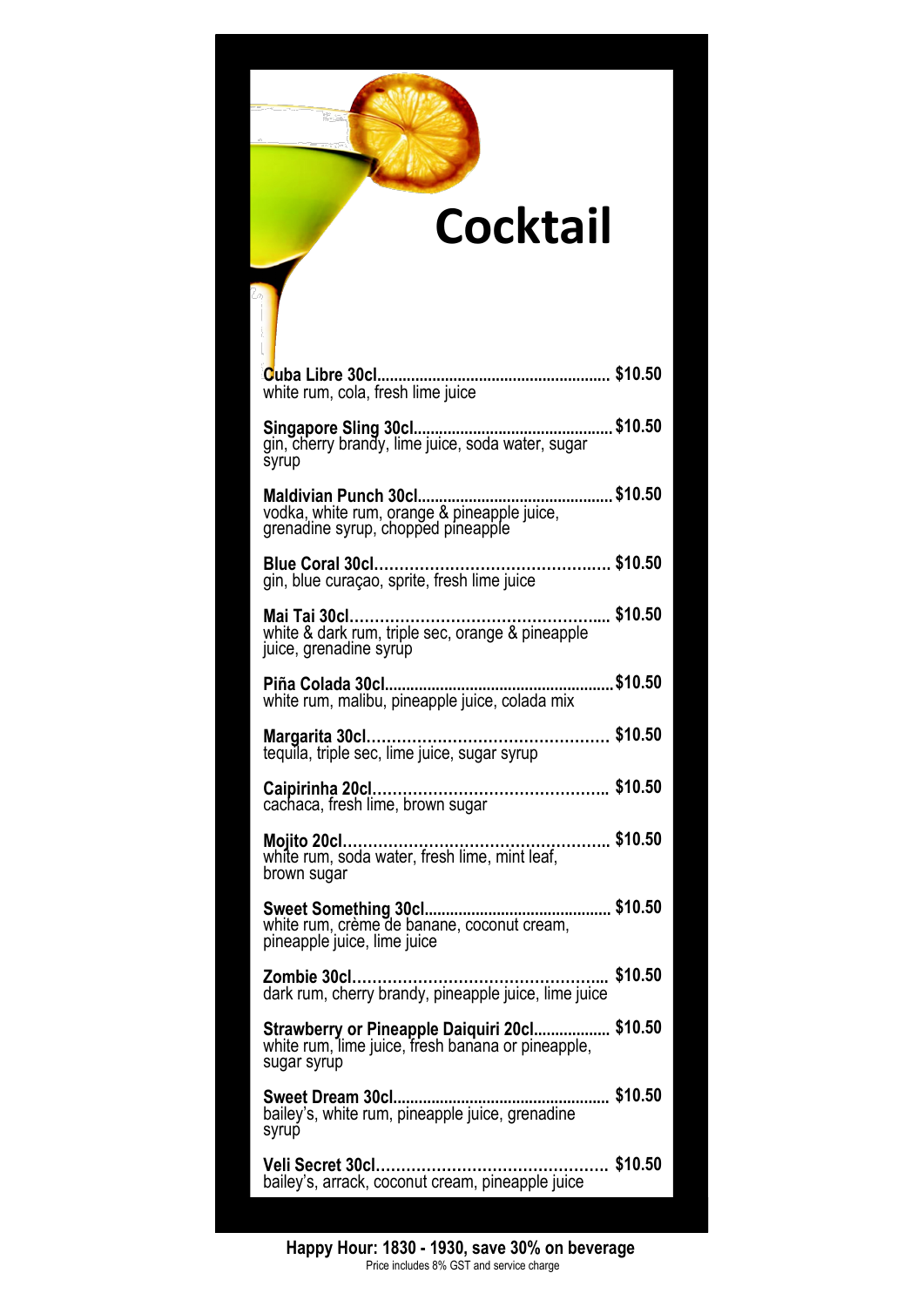### **Cocktail**

| malibu, gin, apricot brandy, coconut cream,<br>pineapple juice               |         |
|------------------------------------------------------------------------------|---------|
|                                                                              |         |
| sparkling wine, crème de cassis                                              |         |
| Belini 15cl<br>sparkling wine, peach purée                                   | \$10.50 |
|                                                                              |         |
|                                                                              |         |
| <b>Mocktails</b>                                                             |         |
|                                                                              |         |
| fresh ice tea, mint leaf, fresh lime juice                                   |         |
| orange & pineapple juice, coconut cream                                      |         |
| soda water                                                                   |         |
| pineapple juice, coconut cream, sugar syrup                                  |         |
|                                                                              |         |
|                                                                              |         |
|                                                                              |         |
| Don't find your favorite cocktail?                                           |         |
| Our experienced bartenders will be more than happy<br>to prepare it for you! |         |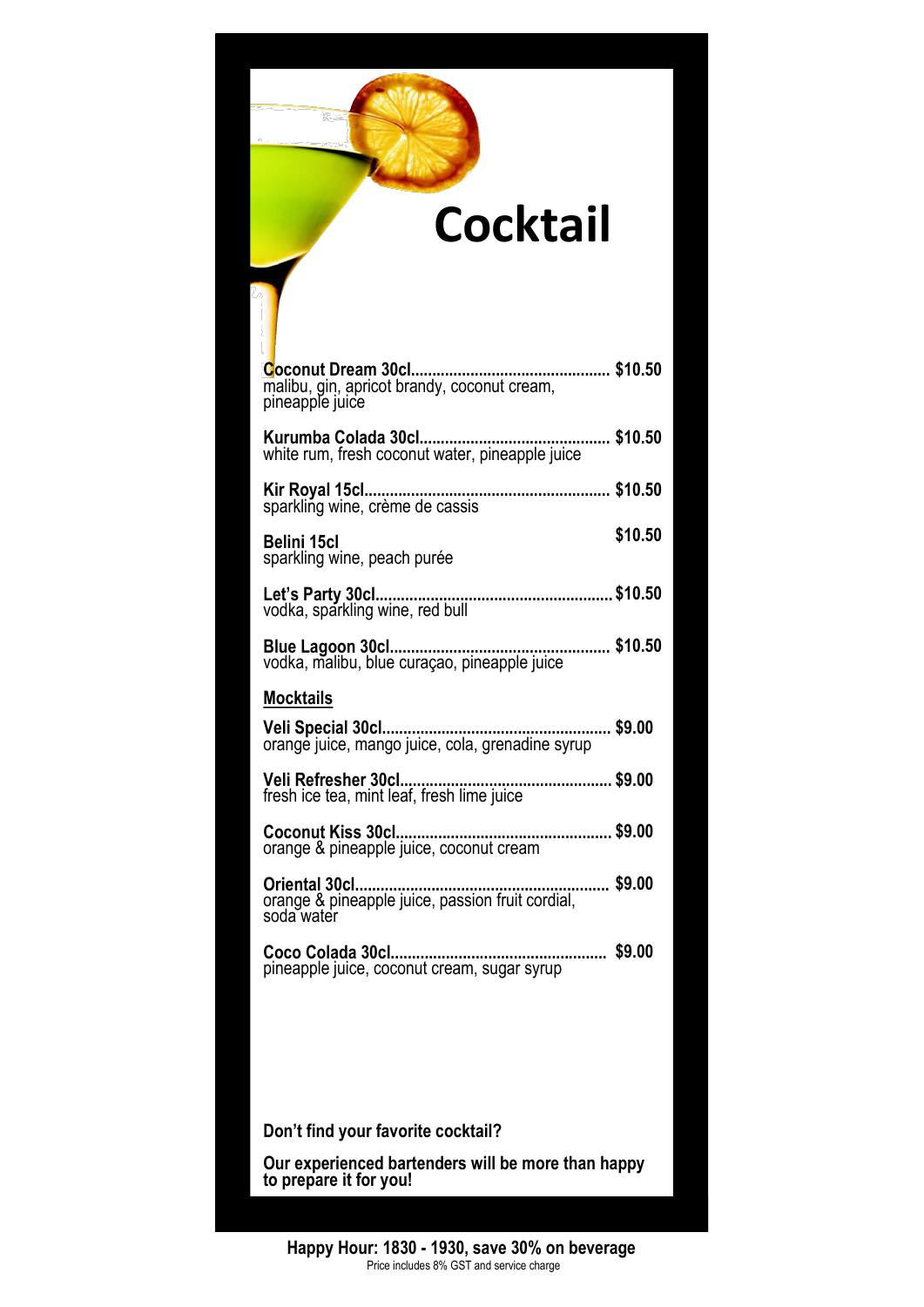

| <b>House Spirits</b>                                |  |
|-----------------------------------------------------|--|
| Whisky, Vodka, Brandy, Gin, Rum White / Dark \$7.00 |  |
| <b>Blended Whisky</b>                               |  |
|                                                     |  |
|                                                     |  |
|                                                     |  |
|                                                     |  |
| <b>Single Malt Whisky</b>                           |  |
| Other Whisky                                        |  |
|                                                     |  |
|                                                     |  |
| Rum                                                 |  |
|                                                     |  |
|                                                     |  |
|                                                     |  |
| Tequila                                             |  |
| Gin                                                 |  |
|                                                     |  |
|                                                     |  |
| Vodka                                               |  |
|                                                     |  |
|                                                     |  |
|                                                     |  |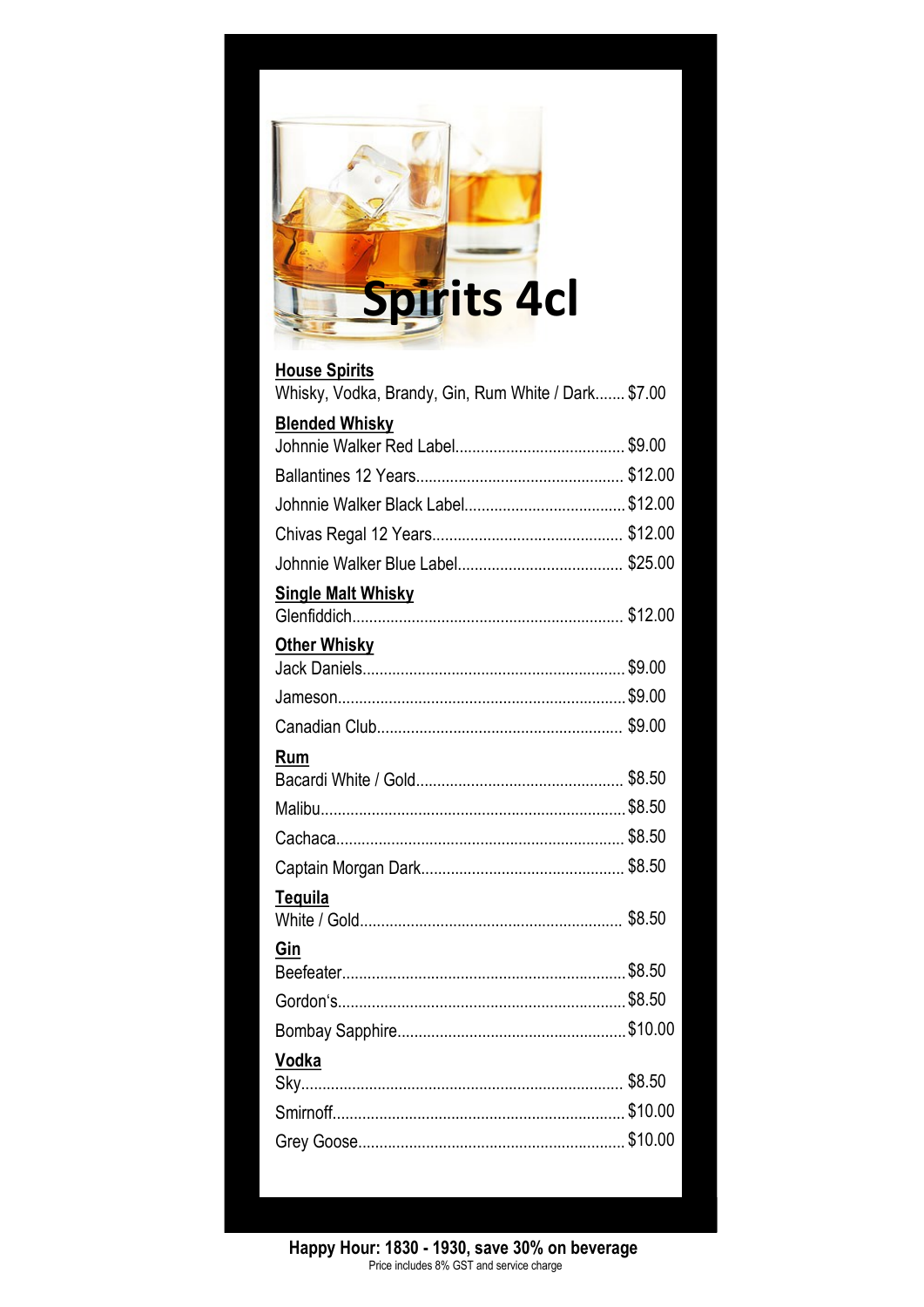# **Brandy / Cognac**



| \$8.50  |
|---------|
|         |
| \$8.50  |
| \$8.50  |
| \$8.50  |
| \$8.50  |
| \$9.00  |
| \$10.00 |
| \$10.00 |
| \$10.00 |
| \$10.00 |
|         |
| \$8.50  |
| \$11.00 |
| \$8.50  |
| \$8.50  |
|         |

Happy Hour: 1830 - 1930, save 30% on beverage<br>Price includes 8% GST and service charge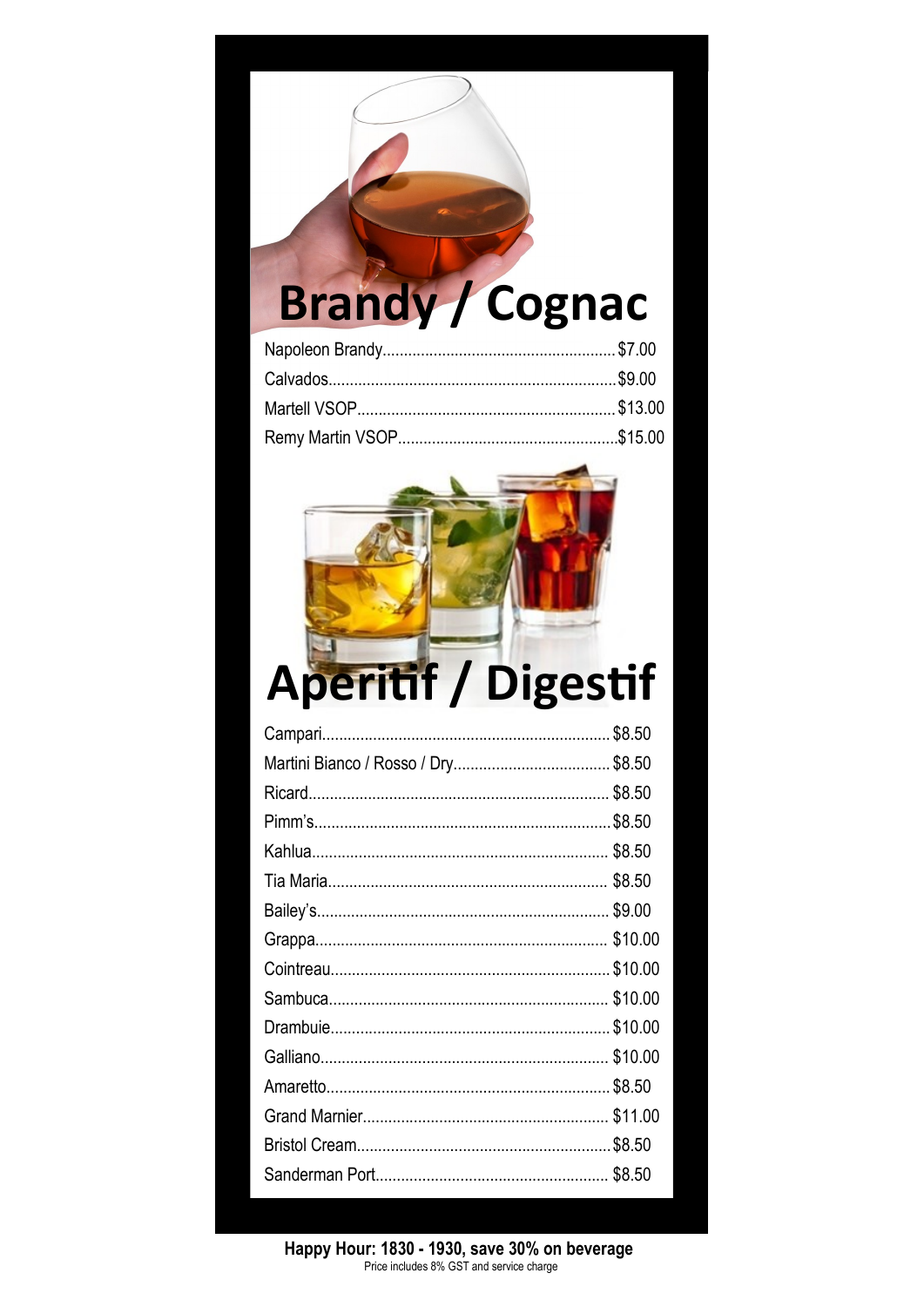# **Wine by the Glass**

#### **Sparkling**

Cava Gran Palas Brut Reserve, Spain................... \$8.00 "interesting fruity nose due to the blend of three typical grapes together with the reserve wine"

Montelliana Prosecco Extra Dry, Italy................... \$9.00 "fresh aromas of peach, citrus and tropical fruits that offer a delicately soft and harmonious finish"

#### **Champagne**

**\$20.00 Piper Heidsieck Brut, France.................................** "fine mousse with a complex bouquet of ripe fruit and yeasty brioche. In the palate the fresh apples and citrus give a pleasant dry finish"

#### **[Rosé](http://www.google.pt/url?sa=t&rct=j&q=&esrc=s&source=web&cd=1&cad=rja&ved=0CDIQFjAA&url=http%3A%2F%2Fen.wikipedia.org%2Fwiki%2FRos%25C3%25A9&ei=MF7JUseaIeWWiQe1y4DYCQ&usg=AFQjCNEEZfXrlR4JFz61GveSL6MMDDjyKQ&bvm=bv.58187178,d.aGc)**

**\$6.00 Gallo [Rosé,](http://www.google.pt/url?sa=t&rct=j&q=&esrc=s&source=web&cd=1&cad=rja&ved=0CDIQFjAA&url=http%3A%2F%2Fen.wikipedia.org%2Fwiki%2FRos%25C3%25A9&ei=MF7JUseaIeWWiQe1y4DYCQ&usg=AFQjCNEEZfXrlR4JFz61GveSL6MMDDjyKQ&bvm=bv.58187178,d.aGc) USA......................................................** "shining and intense cherry rosé with appealing notes of raspberries, strawberries and spices"

**\$9.00 Casillero del Diablo Shiraz [Rosé,](http://www.google.pt/url?sa=t&rct=j&q=&esrc=s&source=web&cd=1&cad=rja&ved=0CDIQFjAA&url=http%3A%2F%2Fen.wikipedia.org%2Fwiki%2FRos%25C3%25A9&ei=MF7JUseaIeWWiQe1y4DYCQ&usg=AFQjCNEEZfXrlR4JFz61GveSL6MMDDjyKQ&bvm=bv.58187178,d.aGc) Chile................** "the wine is a dark, ruby-pink color. Possesses a fragrant bouquet, with bright aromas of wild blackberries and raspberries with hints of spices"

#### **White**

Pinot Grigio le Due Torri, Italy................................. \$8.00 "dry white wine with an excellent balance between acidity and minerality in the palate"

**\$9.00 Trivento Reserve Chardonnay, Argentina............** "ripe tropical fruit with soft asparagus notes. Balanced coconut and white chocolate flavors"

**\$12.00 Overstone Sauvignon Blanc, New Zealand..........** "vibrant aromas of gooseberry, citrus and melon notes with flavors of guava and passion fruit"

#### **Red**

**\$9.00 Robert Mondavi Zinfandel, USA............................** "peppery spice notes that infuse the rich dark fruit character "

Casillero del Diablo Cab. Sauvignon, Chile.......... \$10.00 "deep red wine with meaty, jammy, cherry and black fruit flavors providing a firm and ripe structure"

**\$13.00 Château Merlet Bordeaux Cuvée, France.............** "combining richness, elegance and vibrancy, ripe and delicious wine that will not disappoint"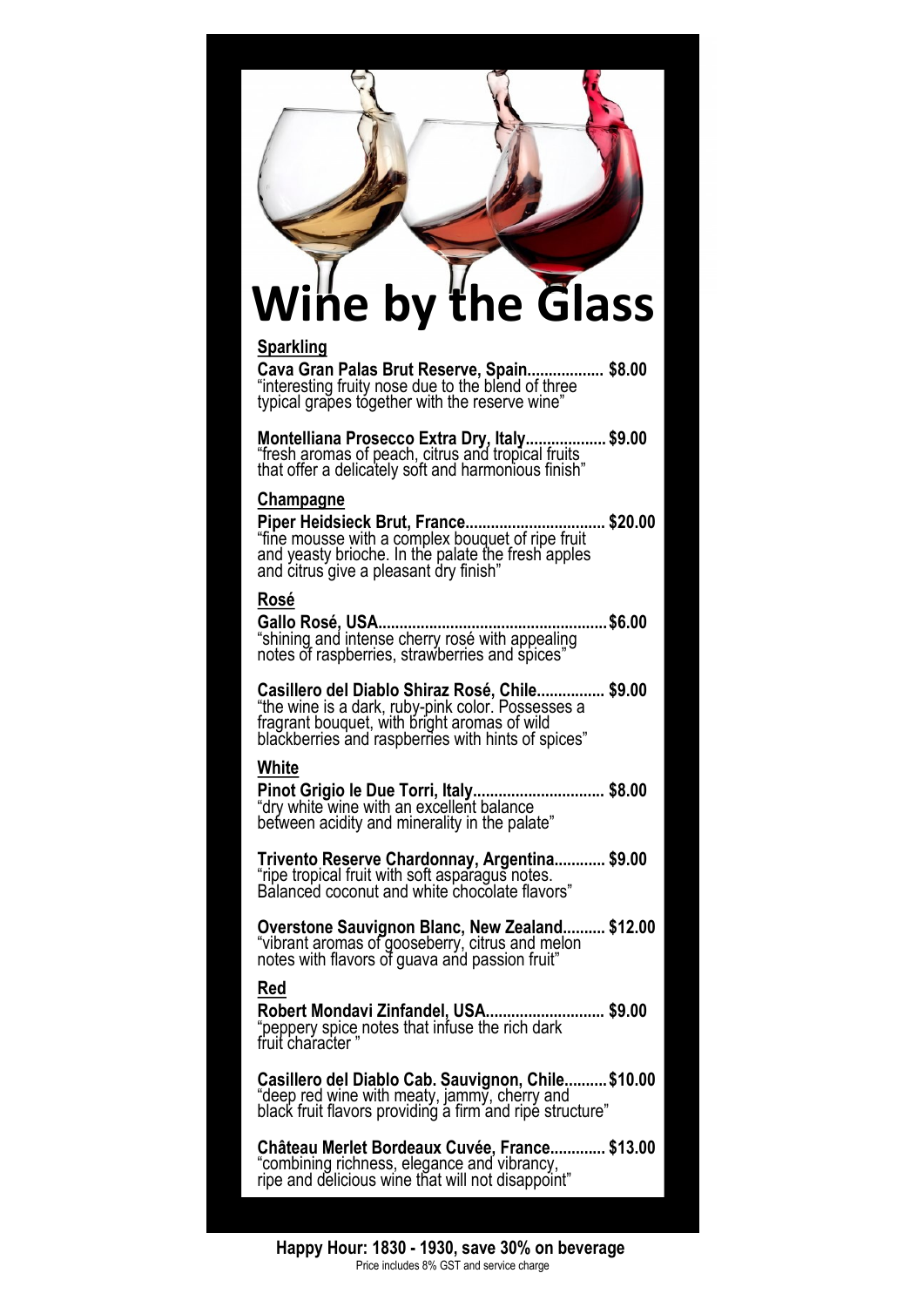# **Other Beverages**

| <b>House Wine</b>                                                                                                                                      |  |
|--------------------------------------------------------------------------------------------------------------------------------------------------------|--|
| Glass of White / Red / Rosé 15cl \$6.50                                                                                                                |  |
| <b>Beer</b>                                                                                                                                            |  |
|                                                                                                                                                        |  |
|                                                                                                                                                        |  |
|                                                                                                                                                        |  |
|                                                                                                                                                        |  |
|                                                                                                                                                        |  |
|                                                                                                                                                        |  |
| <u>Water</u>                                                                                                                                           |  |
|                                                                                                                                                        |  |
|                                                                                                                                                        |  |
| Sparkling Water San Pellegrino 75cl\$8.00                                                                                                              |  |
|                                                                                                                                                        |  |
| <b>Soft Drinks</b><br>Coke, Diet Coke, Sprite, Fanta Orange 30cl \$5.00<br>Ginger Ale, Soda Water, Tonic Water,<br>Bitter Lemon, Ice Tea Lemon & Peach |  |
|                                                                                                                                                        |  |
|                                                                                                                                                        |  |
| Juices<br>Orange, Apple, Pineapple, Tomato, 30cl\$5.00<br>Grapefruit, Mango, Cranberry                                                                 |  |
| <b>Fresh Juices</b><br>Papaya, Watermelon, Orange, 30cl\$6.50<br>Pineapple, Mixed Fruit, Mango, Lime                                                   |  |
| <b>Smoothies</b><br>Banana, Raspberry, Strawberry, Papaya, 30cl \$6.50                                                                                 |  |
| <b>Milkshakes</b><br>Vanilla, Coconut, Chocolate, Banana, 30cl \$6.50<br>Strawberry, Pineapple                                                         |  |
|                                                                                                                                                        |  |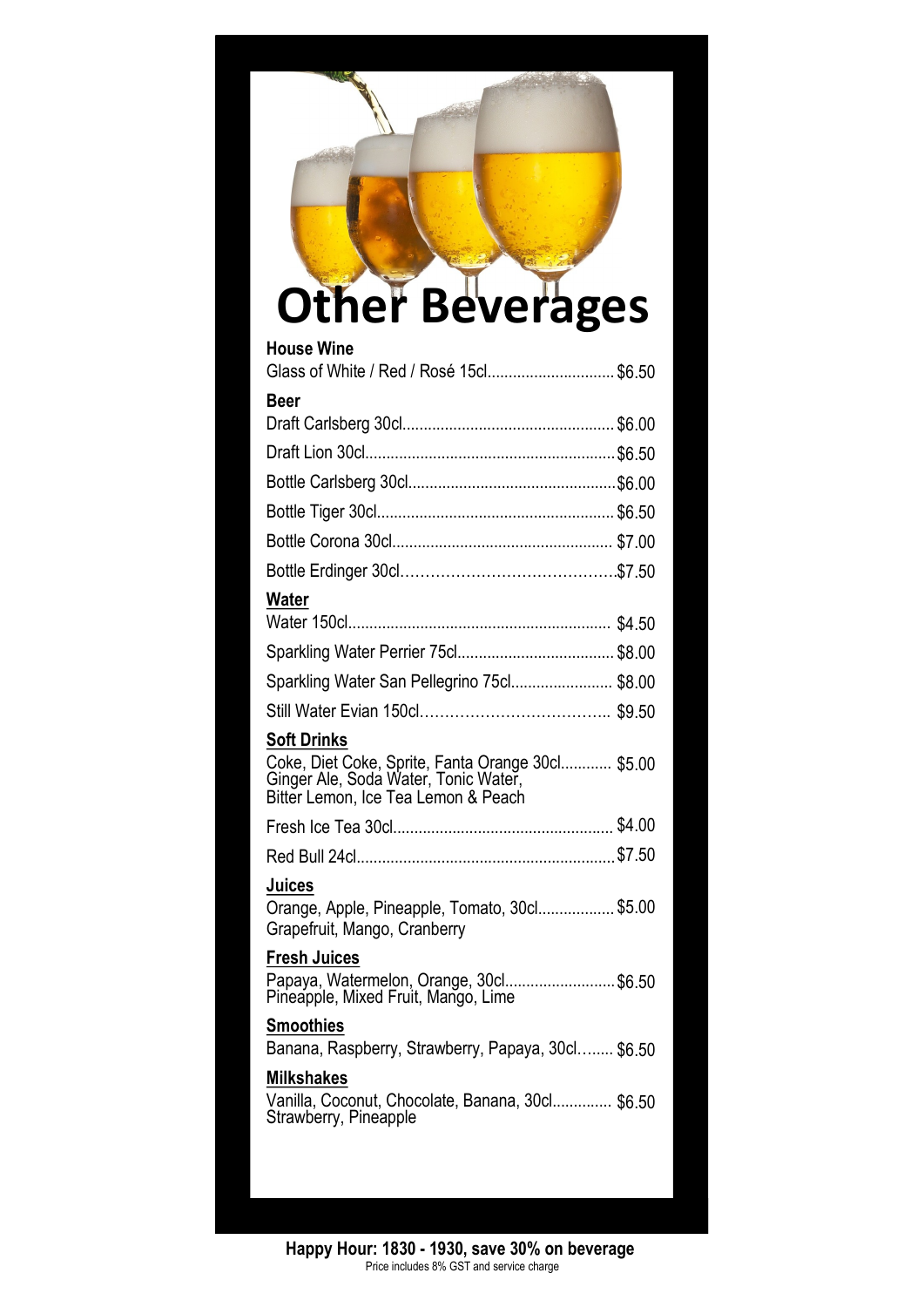## **Hot Beverages**

### **Afternoon Tea**

| Toasted Chicken, Tuna or Cheese Sandwiches \$6.00 |  |
|---------------------------------------------------|--|
|                                                   |  |
|                                                   |  |
|                                                   |  |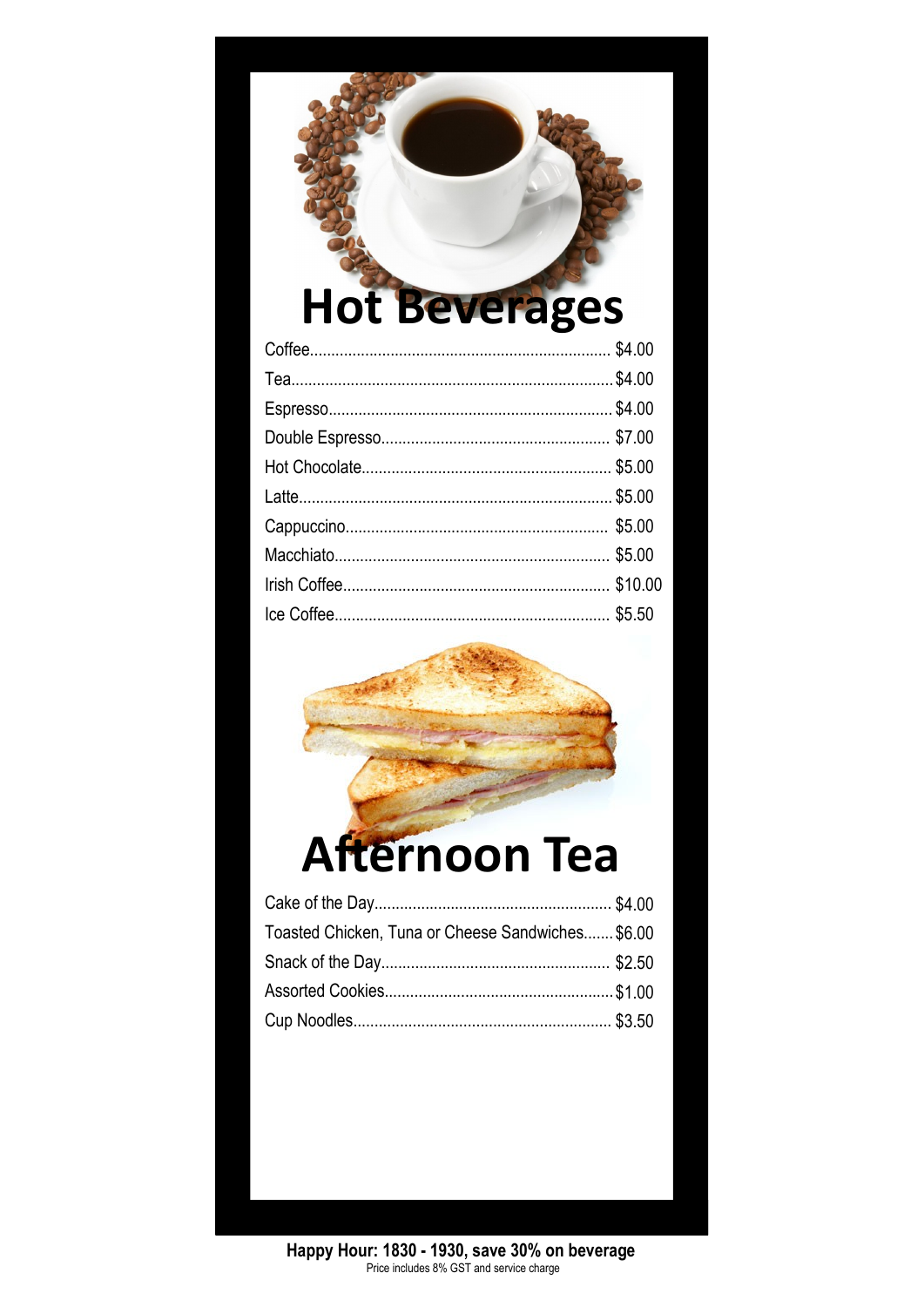### **Served from 1000 - 2130**

### **Snacks Menu**

| <b>Appetizers</b><br>ask for melted cheese                                                                                                 |         |
|--------------------------------------------------------------------------------------------------------------------------------------------|---------|
|                                                                                                                                            |         |
| with our sweet and sour sauce                                                                                                              |         |
| sauce                                                                                                                                      |         |
| spiced chicken, lettuce, sweet pepper and<br>tomato salsa served on a flour tortilla                                                       |         |
| <b>Salads</b><br>served with chicken or tuna or plain                                                                                      |         |
| crispy lettuce, tomatoes, bell peppers, cucumbers,<br>red radishes, hard boiled egg wedges and ham,<br>served with garlic yoghurt dressing |         |
| shrimps, papaya and lettuce served with<br>tangy seafood sauce                                                                             |         |
| <b>Sandwiches</b>                                                                                                                          |         |
| served with french fries                                                                                                                   |         |
| Spicy Tuna Sandwich<br>on ciabatta bread, served with cucumber and<br>jalepeno                                                             | \$14.50 |
| Ham and Mustard Sandwich\$16.50<br>on focaccia, with tomato and salad leaves                                                               |         |
| Club Sandwich<br>layered with chicken breast, bacon, tomato,<br>egg and lettuce on toasted bread                                           |         |